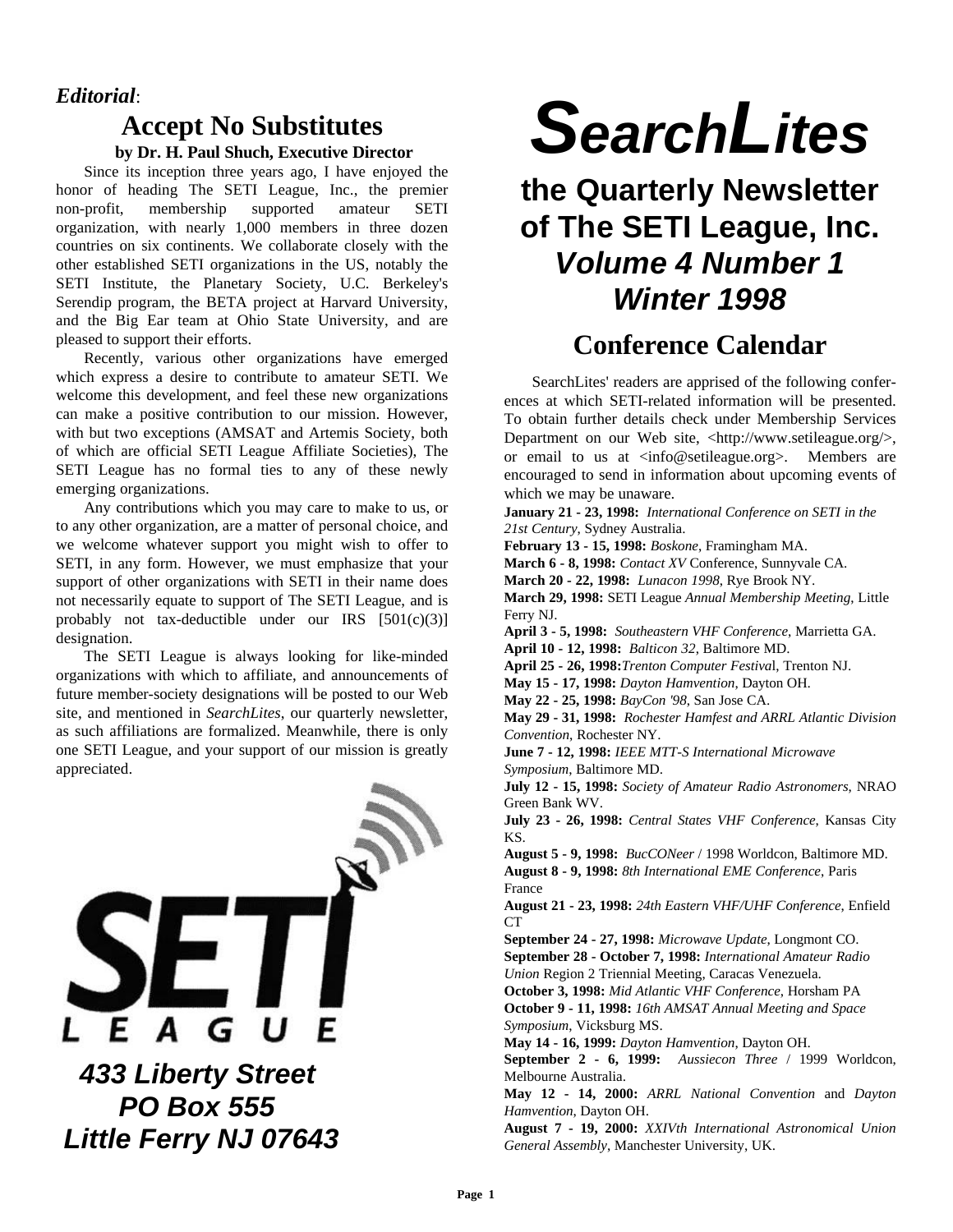# **Clips and Quotes**

*A brief outline of SETI and history of The SETI League, as told through press clippings and quotations.*

Using sophisticated radio telescopes, scientists are expanding their survey of distant celestial bodies and listening hopefully for signals from intelligent life.

*USA Today*

That strategy is SETI, the Search for Extraterrestrial Intelligence. It consists of the use of radio telescopes to detect electromagnetic (EM) signals of potentially intelligent origin from beyond earth. *Popular Electronics*

The acronym SETI was coined in the 1960s to describe the use of radiotelescopes to seek out electromagnetic signals of possible extraterrestrial intelligent origin.

*Radio Communication (UK)*

Through studies of microwave measurements from outer space, SETI enthusiasts hope to determine whether or not there is intelligent alien life out there.

*North Jersey Herald & News, Passaic, NJ*

To this day no definite extraterrestrial signals have been recorded by the more than 70 radio searches undertaken. *Science News*

Since 1993, when NASA's own ambitious SETI program was eliminated by Congress, the search has been carried out largely by two groups. *Time*

The SETI League was formed as a nonprofit corporation to help continue the project's research. Headquartered in New Jersey, the league has 400 members worldwide and is supported by membership dues.

## *Daily News, Conejo Valley, CA*

[SETI League president Richard] Factor began the non-profit league shortly after Congress killed funding for the National Aeronautics and Space Administration's SETI program in 1993. *Daily Record, Morris County, NJ*

"I got really mad when Congress killed SETI and the Superconducting Supercollider in the same year," said Factor. The Supercollider, with a price tag of \$10 billion, was beyond his help. But SETI, he decided, could have been salvaged. *Huntsville Times, Huntsville, AL*

The plan is to divide up the sky. Then, have a different volunteer monitor each patch for radio broadcasts from distant planets. *Philadelphia Inquirer, Philadelphia, PA*

We are at the very beginning of a systematic SETI program, covering the whole sky, the full radio frequency spectrum, etc. To me, this seems hardly the moment to give up. To search is key. *Carl Sagan, in Planetary Report*

The SETI League needs astronomy or ham-radio buffs with satellite TV dishes, three to five meters in diameter. *Globe & Mail, Toronto, ON, Canada*

Seth Shostak, an astronomer at the unrelated SETI Institute, says this is a viable effort. "There are analogs in conventional astronomy research where amateurs dominate, like searching for comets," he says.

*Air and Space Smithsonian*

The aim of Project Argus is to prove once and for all that intelligent extra-terrestrial life exists on other planets . . . by coordinating thousands of amateur radio telescopes.

*Evening Gazette, Middlesbrough, Teesside, UK*

[Executive Director Dr. H. Paul] Shuch is developing the hardware needed to conduct the search phase.

## *Sun-Gazette, Williamsport, PA*

"You never know!" [pioneer radio astronomer Dr. Frank] Drake says with a chuckle. "Shuch's plans are quite reasonable. It's not flaky stuff like the UFO people."

#### *San Francisco Examiner, San Francisco, CA*

Recent discoveries have confirmed many of Drake's assumptions. Within the past year, astronomers discovered several planets that orbit other stars. Scientists have found complex organic molecules floating in interstellar space. And NASA stunned the world with evidence that primitive life may have existed on Mars . . . *Science News*

 The interstellar medium is anything but an empty void. It is a veritable chemistry set. *Analog*

Because there's no reason that the laws of physics or chemistry are different elsewhere, there might be billion of Earth-like planets circling sun-like stars. Most of the planets are older than the earth and so have had more time to spawn life. *Popular Electronics*

Finally, with all the planets that are being discovered out there, the question of how many other intelligent civilizations populate them is being asked with renewed interest.

## *Natural History*

"We seek to answer a fundamental question that has haunted humankind -- are we alone?" Shuch said. "What we seek is existence proof -- not contact -- simply to know if they are there. Because the knowledge of existence of any other civilization will profoundly change our view of our place in the cosmos." *Los Angeles Daily News*

Reading about SETI is fun, but many amateur astronomers and radio hams are deciding to get into the act. For a few hundred to a few thousand dollars, they are converting satellite TV dishes to backyard radioastronomy stations. One of these SETI hams may well become the first person to discover an alien civilization. *Mercury Magazine*

[SETI League member Dr. Rachel] Tortolini says, "The dishes remind me of big flowers pointing their petals to the skies, waiting to receive whatever's out there. There's nothing between my dish and the end of the universe." *Wired*

"If there were thousands of amateur systems (there are only a few at present), and there were a few civilizations with transmitters a million or so more times more powerful than the typical transmitter, an amateur system might just happen on a detectable signal first." *Frank Drake, cited in Omni*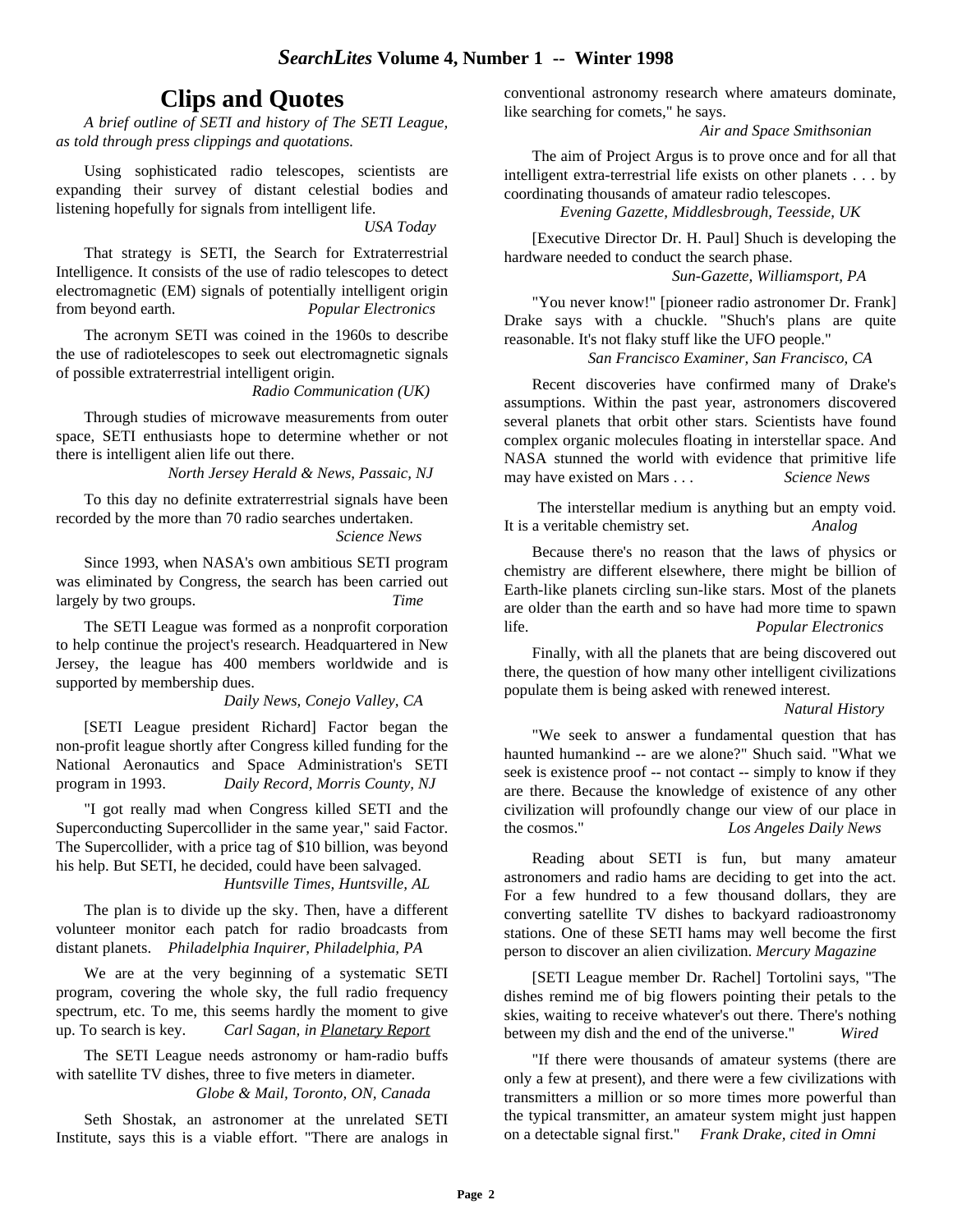## *Ask Dr. SETI*

*What's this I hear about SETI and Hungarians? Supposedly it has something to do with the Fermi Paradox.* 

*MH, Hungary*

## **The Doctor Responds:**

Physicist Enrico Fermi, said to be a firm believer in the existence of extra-terrestrials, was frustrated by the lack of firm evidence of their existence. Reasoning that advanced civilizations should by now have filled the Galaxy, Fermi came downstairs one morning at Los Alamos and blurted out his now-famous question, "Where are they?"

"They are among us," it is reported that Hungarian-born physicist Leo Szilard responded, "but they call themselves Hungarians."

Apparently, Szilard's comment had some cultural and historical basis. The following passage is from The Curve of Binding Energy by John McPhee (1973, Farrar, Straus and Giroux, pp. 104-105):

"Not all the Los Alamos theories could be tested. Long popular within the Theoretical Division was, for example, a theory that the people of Hungary are Martians. The reasoning went like this: The Martians left their own planet several aeons ago and came to Earth; they landed in what is now Hungary; the tribes of Europe were so primitive and barbarian it was necessary for the Martians to conceal their evolutionary difference or be hacked to pieces. Through the years, the concealment had on the whole been successful, but the Martians had three characteristics too strong to hide: their wanderlust, which found its outlet in the Hungarian gypsy; their language (Hungarian is not related to any of the languages spoken in surrounding countries); and their unearthly intelligence. One had only to look around to see the evidence: Teller, Wigner, Szilard, von Neumann -- Hungarians all. Wigner had designed the first plutonium-production reactors. Szilard had been among the first to suggest that fission could be used to make a bomb. Von Neumann had developed the digital computer. Teller -- moody, tireless, and given to fits of laughter, bursts of anger -- worked long hours and was impatient with what he felt to be the excessively slow advancement of Project Panda, as the hydrogen-bomb development was known. ... Teller had a thick Martian accent. He also had a sense of humor that could penetrate bone."

So perhaps Szilard was trying to let his Italian-born colleague in on the secret.

*Send your questions to Ask Dr. SETI, PO Box 555, Little Ferry NJ 07643, or email your questions to askdrseti@setileague.org. Remember, he's not a real doctor (but rather, a Ph.D., the kind who actually has to work for a living!). For health questions, consult a competent medical professional.*

# **Membership Meeting Scheduled**

In accordance with Article IV, Section 1 of our duly approved Bylaws, the Trustees of The SETI League, Inc. hereby announce our Third Annual Membership Meeting, scheduled for 2 PM Eastern time on Sunday, March 29, 1998, at SETI League Headquarters, 433 Liberty Street, Little Ferry NJ 07643. Please mark your calendars. As attendance by one percent of the League's membership constitutes a quorum, all members in good standing are encouraged to attend. The preliminary agenda for this meeting, per Bylaws Article XII, is as follows:

## **Agenda**

Call to Order Minutes of 1997 Membership Meeting Financial Report Committee Reports Old Business New Business Good and Welfare Adjournment

Members are encouraged to submit Old Business and New Business items for inclusion in the Agenda. Please email your agenda items to our Executive Director, at n6tx@setileague.org, not later than 1 March 1998. In accordance with Bylaws Article IV Section 3, written notice of this Meeting, along with a full Agenda and driving directions to SETI League headquarters, will be mailed to all members in good standing, not less than ten days nor more than sixty days prior to the meeting date.

# **Field Organization Takes Shape**

Your SETI League now boasts nearly 1,000 members in over 30 countries on six continents. We are currently averaging more than one new member per day. The organization's rapid growth, spurred in part by the success of last summer's film "Contact," has challenged your Headquarters staff's limited resources. Fortunately, our membership has once again stepped forward to fill the void, with the establishment of a volunteer Field Organization.

More than 30 volunteer Regional Coordinators have now been appointed to assist members in areas which enjoy significant SETI League membership and activity. These individuals are identified in the upcoming Membership Roster, and on the Web site. Members in good standing are encouraged to serve as volunteer Regional Coordinators in areas where vacancies exist. Detailed operating rules pertaining to such positions appear on the Web (under Membership Services Department), or will be mailed to interested members upon request.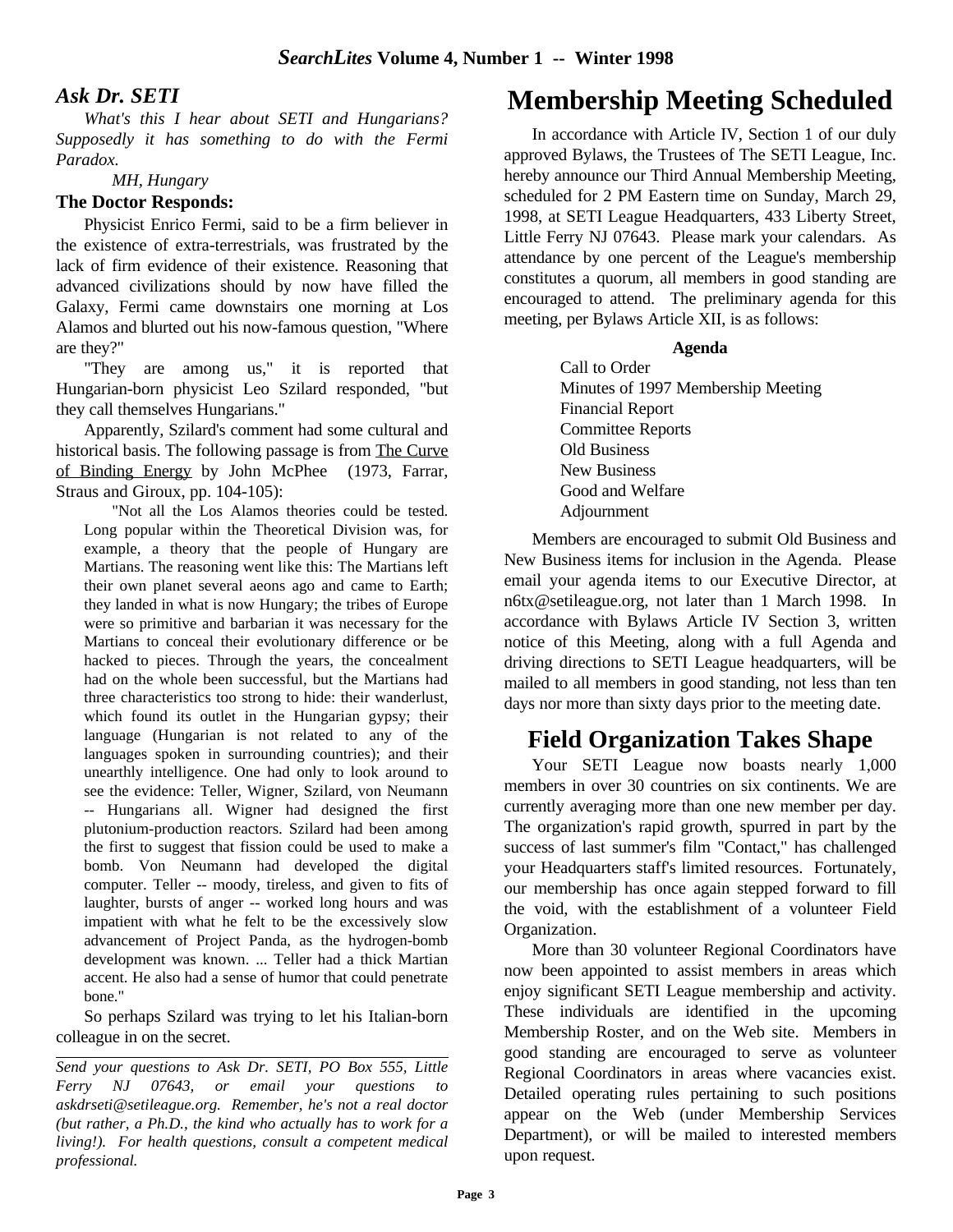# *Technical Feature:* **Detecting Weak Signals at Receiver IF** by Chris Cadogan G3XWB

chris@cadogan.u-net.com

A recent article reminded me of some development work I did some 20 years ago as a new graduate RF engineer at Racal in Tewkesbury, England. I worked on a signal detection system, in principle a reliable squelch circuit. What might make it of interest for SETI is that it was good at detecting weak signals in a very wide bandwidth.

The SETI League is using DSP to pick out narrow bandwidth signals from the receiver's audio output. What I did is a variation on a theme, and involves two phase locked loops working together to pick out narrow band coherent signals from within a wideband IF output of a microwave receiver - typically 4 MHz wide at 70 MHz.

This wouldn't be as sensitive as audio DSP filtering, but does have the advantage of 'seeing' the whole of the receiver wideband IF at once. The wider the receiver bandwidth the better it works. The sensitivity comes about by virtue of the PLL bandwidth being much narrower than the receiver IF bandwidth, the PLLs only see the noise in (or close to) their own filter passbands.

# **[See Block Diagram, next page]**

The vital bit is the Phase Sensitive Detector that multiplies the two PLL VCO outputs together (the PSDs are straight analogue multipliers, not the digital coupled D types variant). The output is a DC level more or less proportional to signal strength, up to limit of about 4 dB sig/noise, after which it flattens out. I grant you that any signal with a 4 dB sig/noise in 4 MHz is a fairly beefy signal, but I do remember that there was a detectable and reliable change in DC at very low signal to noise ratios. At the time I was concerned with reliability - not false triggering - rather than sensitivity. It was the radio ham in me that was interested in weak signals, the professional just wanted to know if there was a good signal or not.

There are a number of different ways of thinking about how it works. Here's one of them: with no signal present the two PLLs both see the wideband noise output. Their loop bandwidths are much narrower than the receiver bandwidth, so at any instant their 'centre frequencies' lie randomly within the IF passband. The VCO control voltages are noise like, and there is no correlation at all between the two VCO frequencies, giving a zero volts DC output.

If a weak signal appears then each PLL will wander over the top of it for some of the time. During the time the signal is within the loop bandwidth the phase detector will 'see' the signal and generate a DC term to pull the VCO towards the signal - the PLLs start to capture the signal.

As each PLL starts to see the signal the two feedback loops make each VCO spend more time near the signal, and less time randomly wandering about. This shows up in the two VCO starting to become correlated, which generates a DC term at the output - you've detected a signal. At low signal to noise ratios the DC output has a straight line relationship to signal strength. It is a good 'S' meter, between S0 and S1.

For the amateur SETI site I'd think of it in terms of an alarm signal - something's there in the passband, go and find it with a narrow band filter switched in. Alternatively it could be used in a scanning system to decide whether this wideband chunk of spectrum is of any interest. This is what it was developed for in the first place.

# **The Theory**

I'd put quite a lot of effort at the time into analysing how it worked, and frankly didn't get very far. What puzzled me was why each PLL did its own thing and stayed uncorrelated with respect to each other. I'd put this down to the non-linearity of the PLL phase detectors - the output is proportional to the cosine of the phase of the two inputs - and that large phase excursions moved the operating point over the top of the cosine wave and dumped an uncorrelated block of noise into the feedback loop. With twenty years hindsight this looks like Chaotic behaviour - a small change in input could make the output flip over the top of the detector curve or not. It then looks reasonable to regard both systems as being chaotic and thus independent.

What is puzzling is that it continues to work although not as well - with small phase inputs and a loop bandwidth of the same order as the IF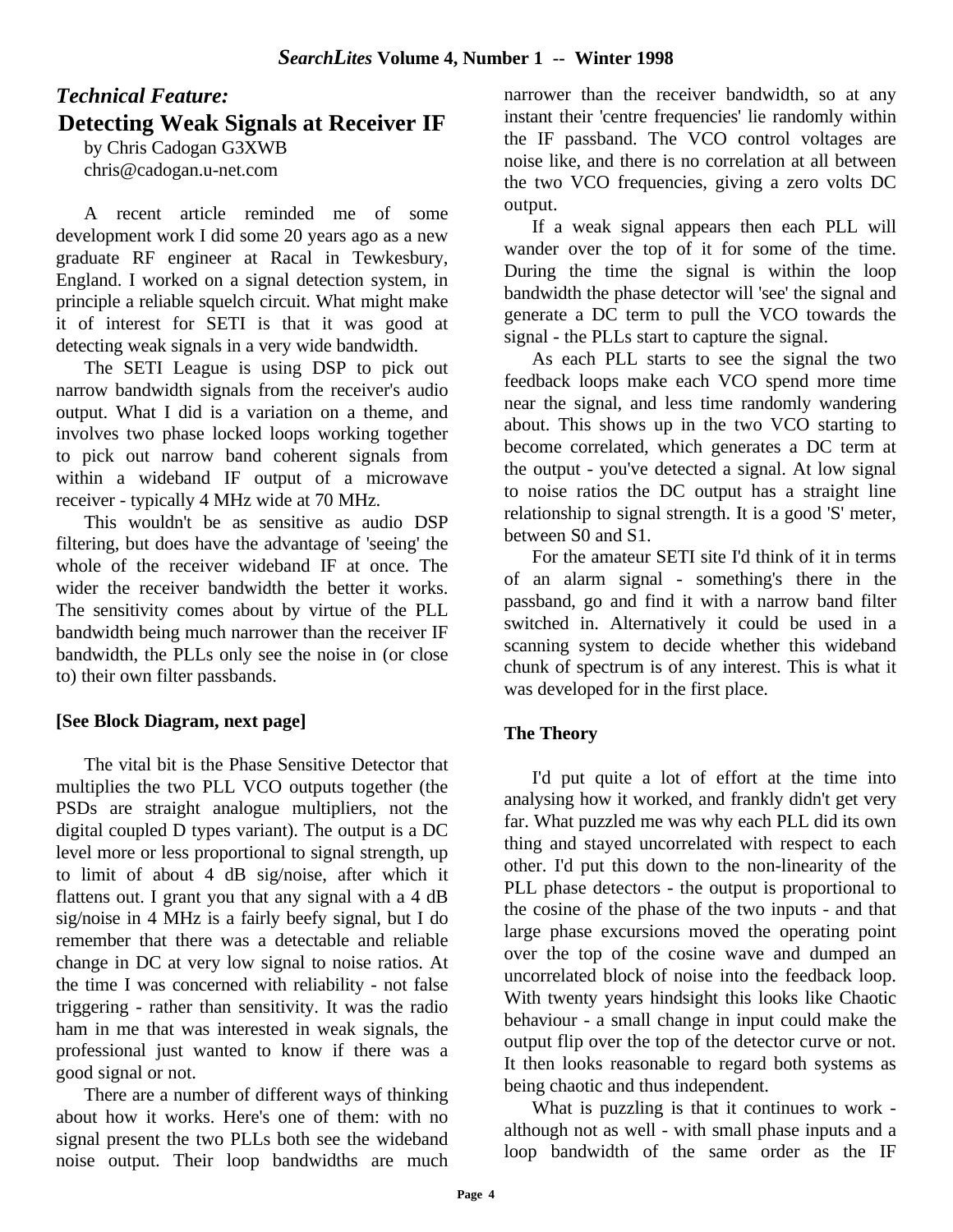bandwidth. As the receiver bandwidth narrows then the IF noise signal looks more and more coherent, and the DC output goes up. It gets harder to tell the difference between a weak signal and noise. The converse is that the wider the IF bandwidth is the less coherent the IF noise signal becomes, giving a lower DC output on no signal, and hence a larger change when there is a signal.

Enough of the theory - the pragmatic answer is that it works reliably.

## **Practicalities**

This circuit idea is only of use to you if you can get at the first or second IF - not common on amateur receivers. However, if you're developing your own receiver then the circuitry is inexpensive. You have to take care with layout and supply decoupling so that the two PLLs don't see each other.

I used a PLL bandwidth of a few kiloHertz, giving recognition times of about ten milliseconds. There's an optimum ratio of IF bandwidth to centre frequency, it works well two or four megs wide at 21.4 MHz : you really want the IF bandwidth to be as wide as possible, until you start to strain the swing of the VCOs. I'd made several variants on the basic idea for differing applications, and there's nothing particularly critical needed in the circuitry or that's difficult to set up. I'd recommend varactor diode tuned LC VCOs - alignment is done simply by tuning the core so that the PLL control voltage is noisy when it sees the receiver IF frequencies, and is centred on zero volts.

I'd imagine you could make it more sensitive by reducing the loop bandwidth, at a cost of making the detect time longer. As I pointed out in the theory bit, the relationship between receiver bandwidth and the phase locked loop bandwidth isn't a simple one. It is a splendid system for detecting receiver spurii.

Racal took out a patent on this system about twenty years ago. I was one of the co-authors. At the time they were more interested in detecting narrow band HF signals, in which case using two phase locked loops was overly complicated.

I'm pretty sure the patent would have lapsed, because I've not heard of the idea being used commercially. I can't be too sure about this, because I've not had any contacts with the radio industry for quite a while now - these days I work on DSP in the pro-audio Industry. I do know that the particular company in Tewkwsbury - one of a large group - no longer exists. In any case, amateurs are free to build whatever they choose.

I'm afraid I no longer have access to the sort of RF test gear needed to develop this sort of thing, but perhaps other SETI League members might wish to pursue it. I have a ham radio licence - G3XWB -, but I've not done anything with it for years - I gave a whole garage full of electronics away to a school a long time ago, when I decided that home made high voltage transmitters and babies didn't mix.

It occurred to me that any real SETI comms using radio - as opposed to perhaps narrow beamwidth lasers - would be optimally coded and hard to distinguish from noise, I wouldn't necessarily expect to pick up a narrow band signal or a carrier. Just a thought.

I hope this will be of interest to SETI League members. At the time I thought it might be really useful, I just wasn't sure what for.



VCO = Voltage Controlled Oscillator

## **G3XWB Detector Block Diagram:**